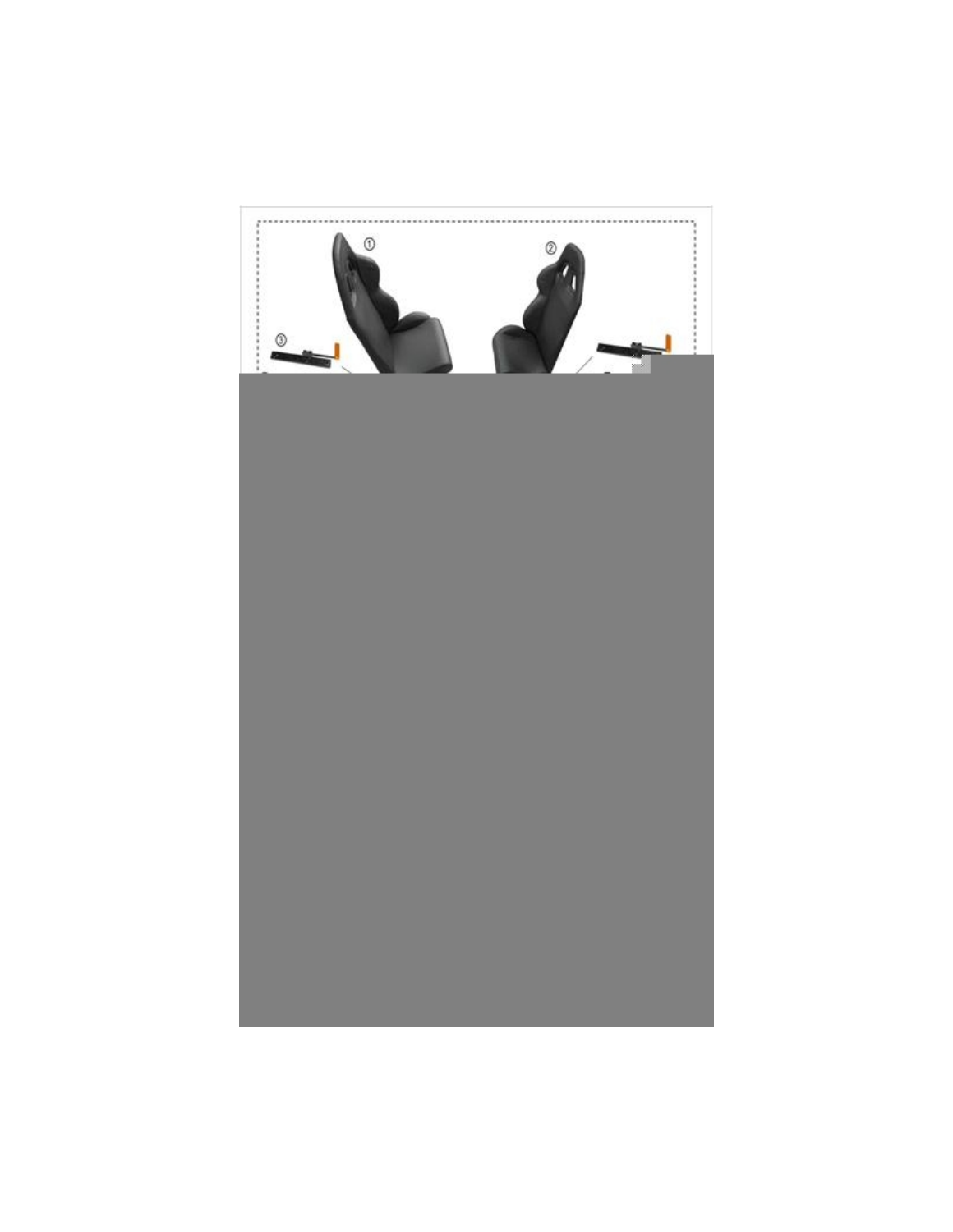# **Product - SKU**  KD-150FS **Group** Chassis

**Exploded View** Chassis.JPG

#### **Parts in Vehicle**

| Ref<br>No.     | Part No.                | <b>Description</b>                      | <b>Related Part</b> | Part -<br>Retail<br><b>Price</b> |
|----------------|-------------------------|-----------------------------------------|---------------------|----------------------------------|
| 1              | 150FS4401               | driver's seat                           | 150FS4401           | \$120.00                         |
| $\overline{2}$ |                         | 150FS4402   passenger seat              | 150FS4402           | \$120.00                         |
| 3              | 150FS4403               | seat rail 1                             | 150FS4403           | \$20.00                          |
| 4              | 150FS4404               | seat rail 2                             | 150FS4404           | \$20.00                          |
| 5              | 150FS7601               | safety belt assembly                    | 150FS7601           | \$40.00                          |
| 6              | 150FS5008               | thimble                                 | 150FS5008           | \$1.00                           |
| 7              | 150FS5006               | oil intake tube (short)                 | 150FS5006           | \$1.50                           |
| 8              | 150FS5005               | oil intake tube (long)                  | 150FS5005           | \$1.50                           |
| 9              |                         | 150FS5003 Gas Tank Fuel Control valve   | 150GKA25003         | \$9.00                           |
| 10             | 150FS5007               | vacuum pipe                             | 150FS5007           | \$1.50                           |
| 11             | 150FS5004               | fuel filter                             | 150FS5004           | \$5.00                           |
| 12             | 150FS5001 fuel tank     |                                         | 150FS5001           | \$40.00                          |
| 13             |                         | 150FS5002 gas tank (fuel tank) cap      | 49FM55002           | \$7.00                           |
| 14             |                         | 150FS7001 rear shelf assembly           | 150FS7001           | \$70.00                          |
| 15             |                         | 150FS7002 rear shelf knighthead         | 150FS7002           | \$5.00                           |
|                | 16 150FS7606 bolt block |                                         | 150FS7606           | \$1.00                           |
| 17             | 150FS7605               | min plastic cover of protecting<br>pole | 150FS7605           | \$1.50                           |
| 18             | 150FS7003               | stopple rubber 21                       | 150FS7003           | \$1.50                           |
| 19             | 150FS7604               | big plastic cover of protecting<br>pole | 150FS7604           | \$1.00                           |
| 20             |                         | 150FS3003 bend protecting pole (right)  | 150FS3003           | \$40.00                          |
| 21             | 150FS3002               | bend protecting pole (left)             | 150FS3002           | \$40.00                          |
| 22             | 150FS7608               | froth pipe 1                            | 150FS7608           | \$3.00                           |
| 23             | 150FS7609               | froth pipe 2                            | 150FS7609           | \$3.00                           |
| 24             | 150FS7610               | froth pipe 3                            | 150FS7610           | \$3.00                           |
| 25             | 150FS7611               | froth pipe 4                            | 150FS7611           | \$3.00                           |
| 26             | 150FS3005               | side protecting pole (right)            | 150FS3005           | \$15.00                          |
| 27             | 150FS3004               | side protecting pole (left)             | 150FS3004           | \$15.00                          |
| 28             | 150FS7613               | protecting pipe cloth 1                 | 150FS7613           | \$3.00                           |
| 29             | 150FS7614               | protecting pipe cloth 2                 | 150FS7614           | \$7.00                           |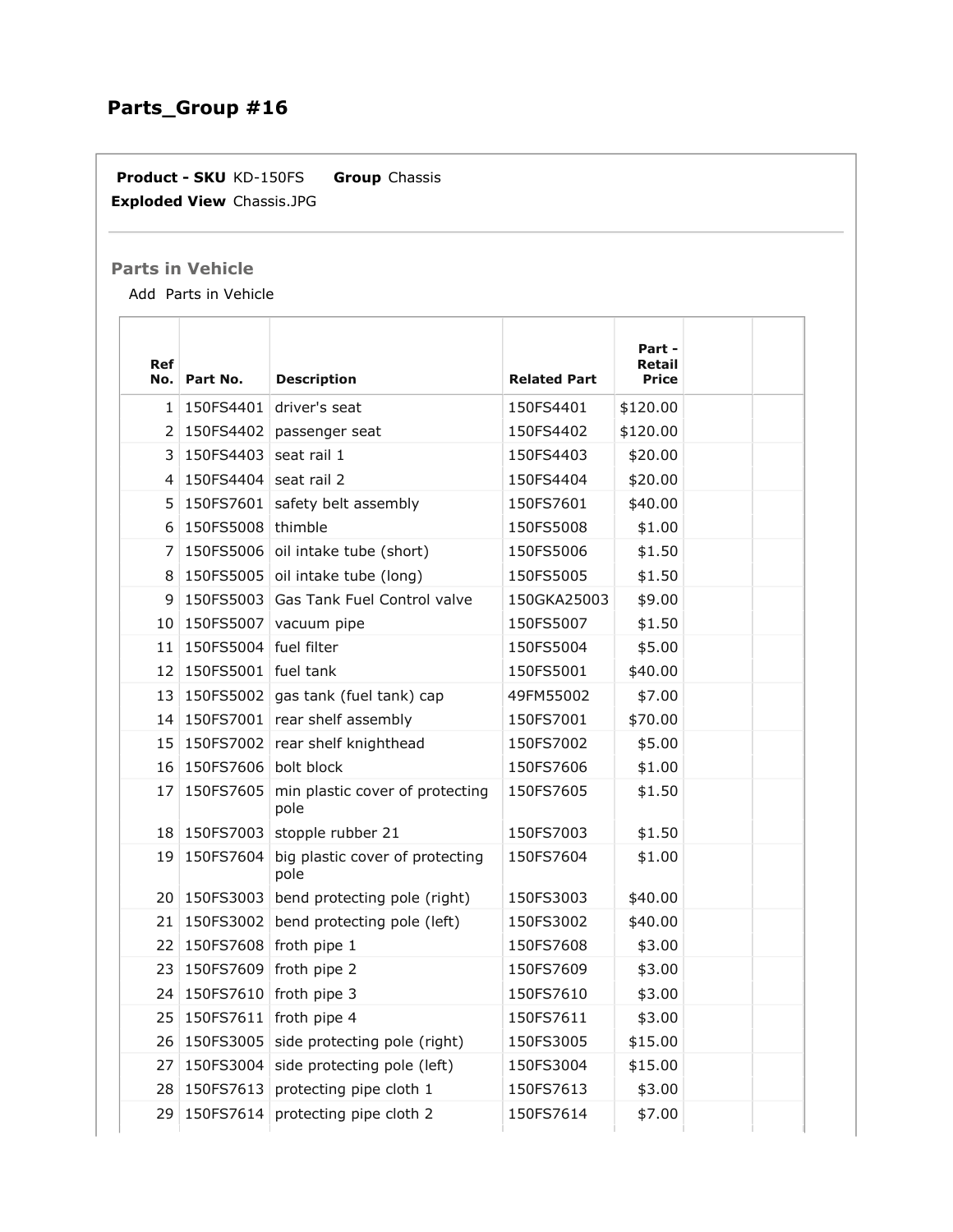| Ref<br>No. | Part No.       | <b>Description</b>      | <b>Related Part</b> | Part -<br>Retail<br><b>Price</b> |  |
|------------|----------------|-------------------------|---------------------|----------------------------------|--|
|            | 30   150FS3001 | frame                   | 150FS3001           | \$200.00                         |  |
|            | 31 150FS7607   | feet pad                | 150FS7607           | \$2.00                           |  |
|            | 32   150FS7615 | protecting pipe cloth 3 | 150FS7615           | \$3.00                           |  |
|            | 33   150FS7612 | froth pipe 5            | 150FS7612           | \$3.00                           |  |
|            | 34   150FS3006 | middle strut bar        | 150FS3006           | \$20.00                          |  |
|            | 35   150FS7616 | canopy cloth            | 150FS7616           | \$15.00                          |  |
|            | 36   150FS7617 | canopy cloth line       | 150FS7617           | \$3.00                           |  |
|            | 37   150FS7602 | inner mirror            | 150FS7602           | \$10.00                          |  |
|            | 38   150FS7603 | tool box                | 150FS7603           | \$7.00                           |  |
|            |                |                         |                     |                                  |  |

38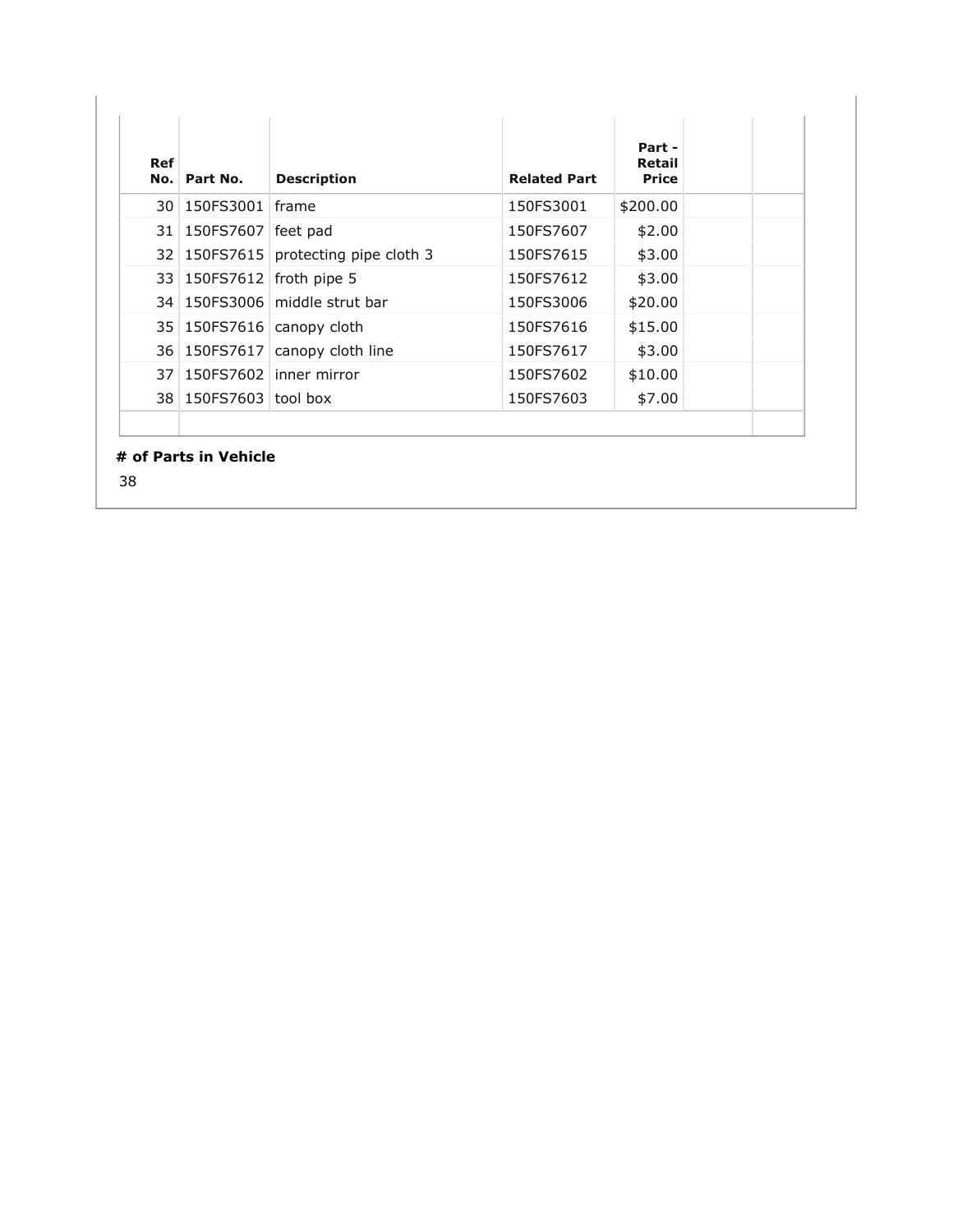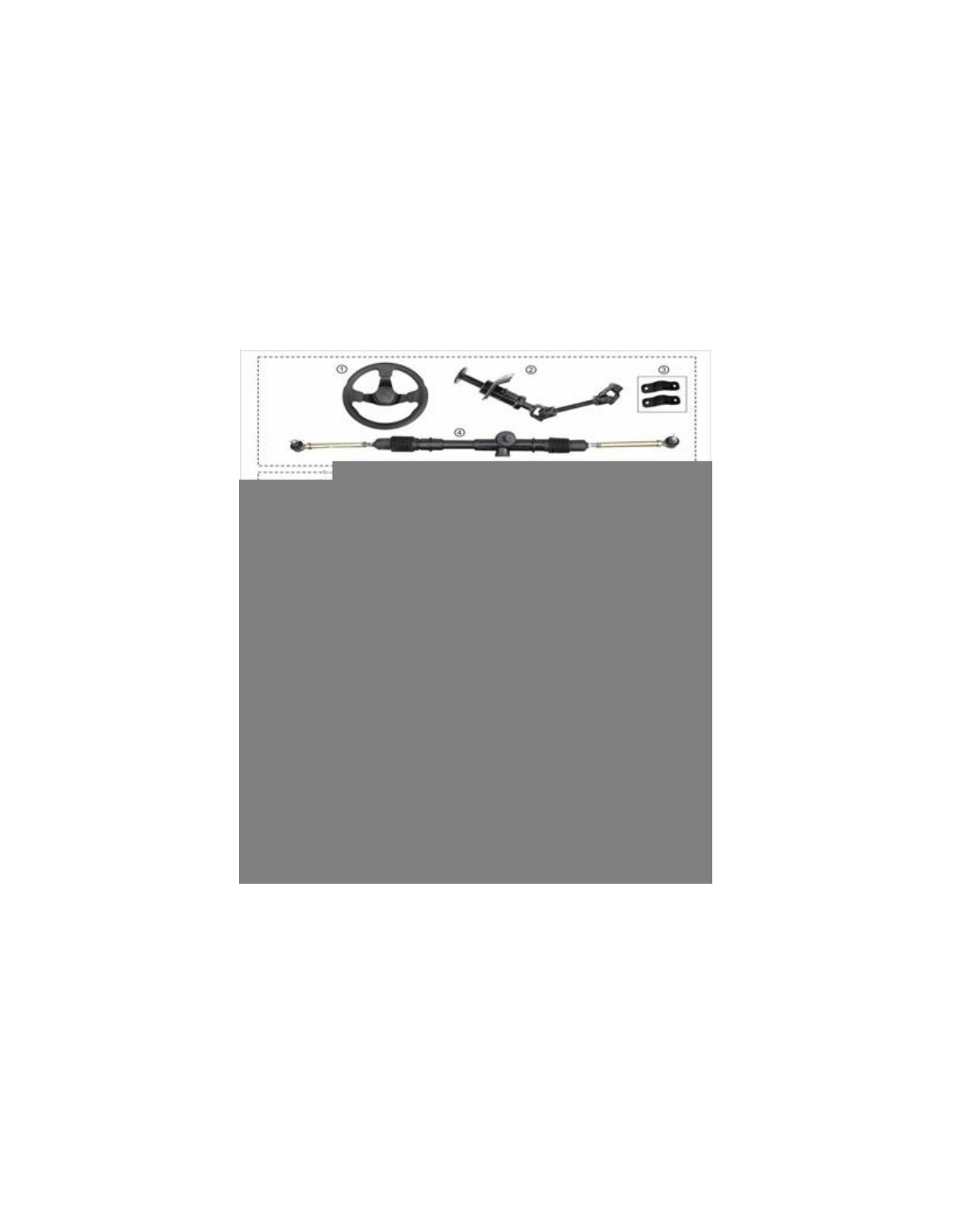### **Product - SKU**  KD-150FS **Group** Steering and Brake **Exploded View**  SteeringAndBrake.JPG

#### **Parts in Vehicle**

| <b>Ref</b><br>No. | Part No.        | <b>Description</b>                   | <b>Related Part</b> | Part -<br>Retail<br><b>Price</b> |  |
|-------------------|-----------------|--------------------------------------|---------------------|----------------------------------|--|
|                   | 150FS-<br>60002 | Ball joint dust cover                | 150FS-<br>60002     | \$16.00                          |  |
|                   | 150FS-<br>60003 | Front brake line                     | 150FS-<br>60003     |                                  |  |
|                   | 150FS-<br>60001 | brake sensor                         | 150FS-<br>60001     | \$20.00                          |  |
| 1                 | 150FS4001       | steering wheel                       | 150FS4001           | \$40.00                          |  |
| 2                 | 150FS4002       | steering shaft                       | 150FS4002           | \$50.00                          |  |
| 3                 | 150FS4004       | redirector thimble                   | 150FS4004           | \$2.00                           |  |
| 4                 | 150FS4003       | steering box                         | 150FS4003           | \$70.00                          |  |
| 5                 | 150FS4301       | hydraulic pressure brake<br>assembly | 150FS4301           | \$150.00                         |  |
| 6                 | 150FS4302       | brake master cylinder block          | 150FS4302           | \$5.00                           |  |
| 7                 | 150FS4303       | brake master cylinder<br>handspike   | 150FS4303           | \$3.00                           |  |
| 8                 | 150FS3901       | reverse lever assembly               | 150FS3901           | \$30.00                          |  |
| 9                 | 150FS3904       | reverse cable U-piece                | 150FS3904           | \$2.00                           |  |
| 10                | 150FS3903       | reverse lever limiting hoop          | 150FS3903           | \$1.50                           |  |
| 11                | 150FS3902       | reverse lever boot                   | 150FS3902           | \$7.00                           |  |
| 12                | 150FS4311       | hand brake lever                     | 150FS4311           | \$20.00                          |  |
| 13                | 150FS4312       | handbrake cable                      | 150FS4312           | \$15.00                          |  |
| 14                | 150FS2006       | throttle control cable               | 150FS2006           | \$20.00                          |  |
| 15                | 150FS3905       | reverse cable                        | 150FS3905           | \$20.00                          |  |
| 16                | 150FS2001       | accelerator pedal assembly           | 150FS2001           | \$22.00                          |  |
| 17                | 150FS2002       | accelerator pedal rubber cover       | 150FS2002           | \$3.50                           |  |
| 18                | 150FS4307       | brake pedal rubber cover             | 150FS4307           | \$3.00                           |  |
| 19                | 150FS4306       | brake pedal assembly                 | 150FS4306           | \$30.00                          |  |
| 20                | 150FS4310       | pedal pad                            | 150FS4310           | \$1.50                           |  |
| 21                | 150FS2004       | accelerator pedal fixing shaft       | 150FS2004           | \$5.00                           |  |
| 22                | 150FS2003       | accelerator pedal spring             | 150FS2003           | \$2.00                           |  |
| 23                | 150FS4309       | brake pedal fixing shaft             | 150FS4309           | \$5.00                           |  |
| 24                | 150FS4308       | brake pedal spring                   | 150FS4308           | \$1.50                           |  |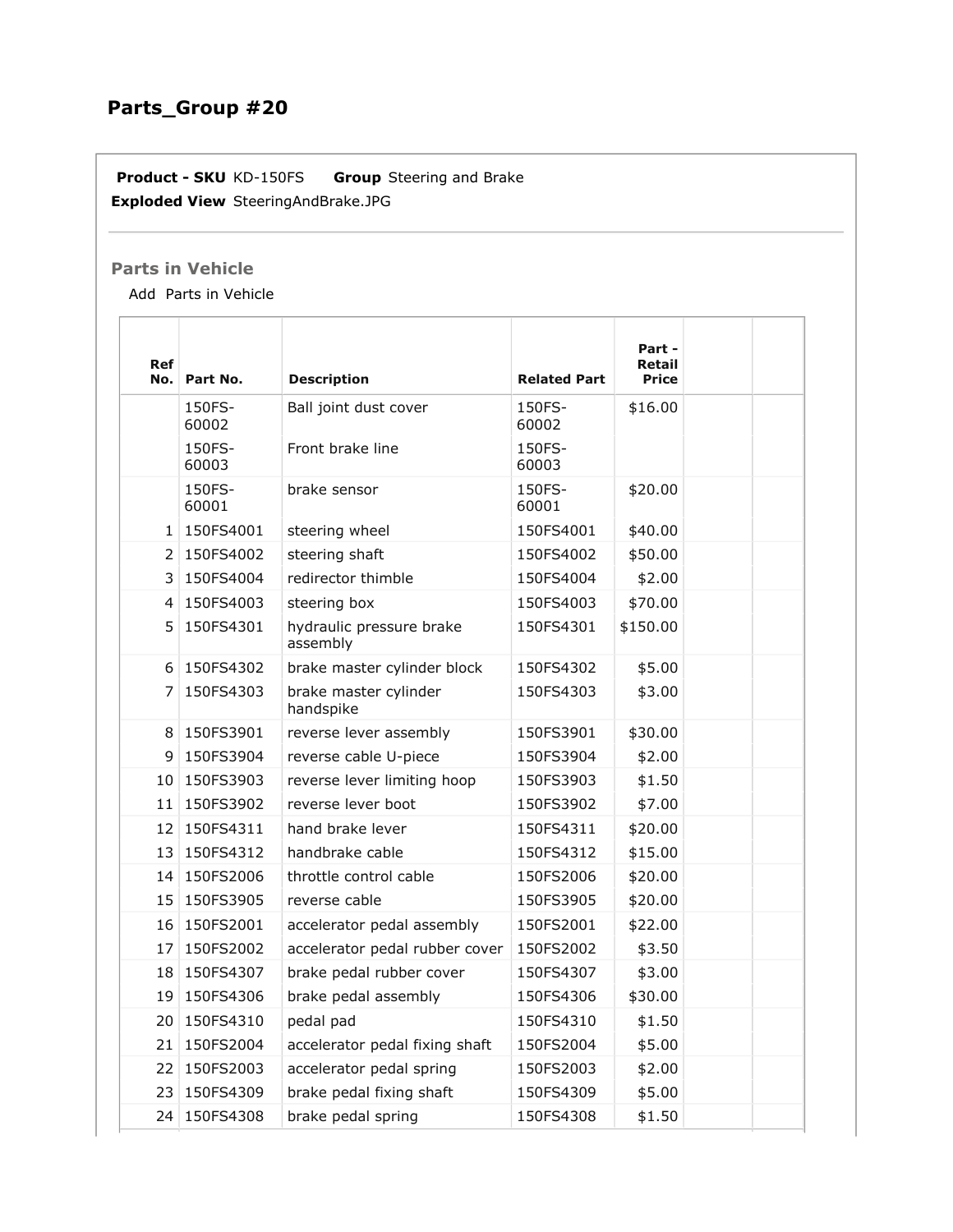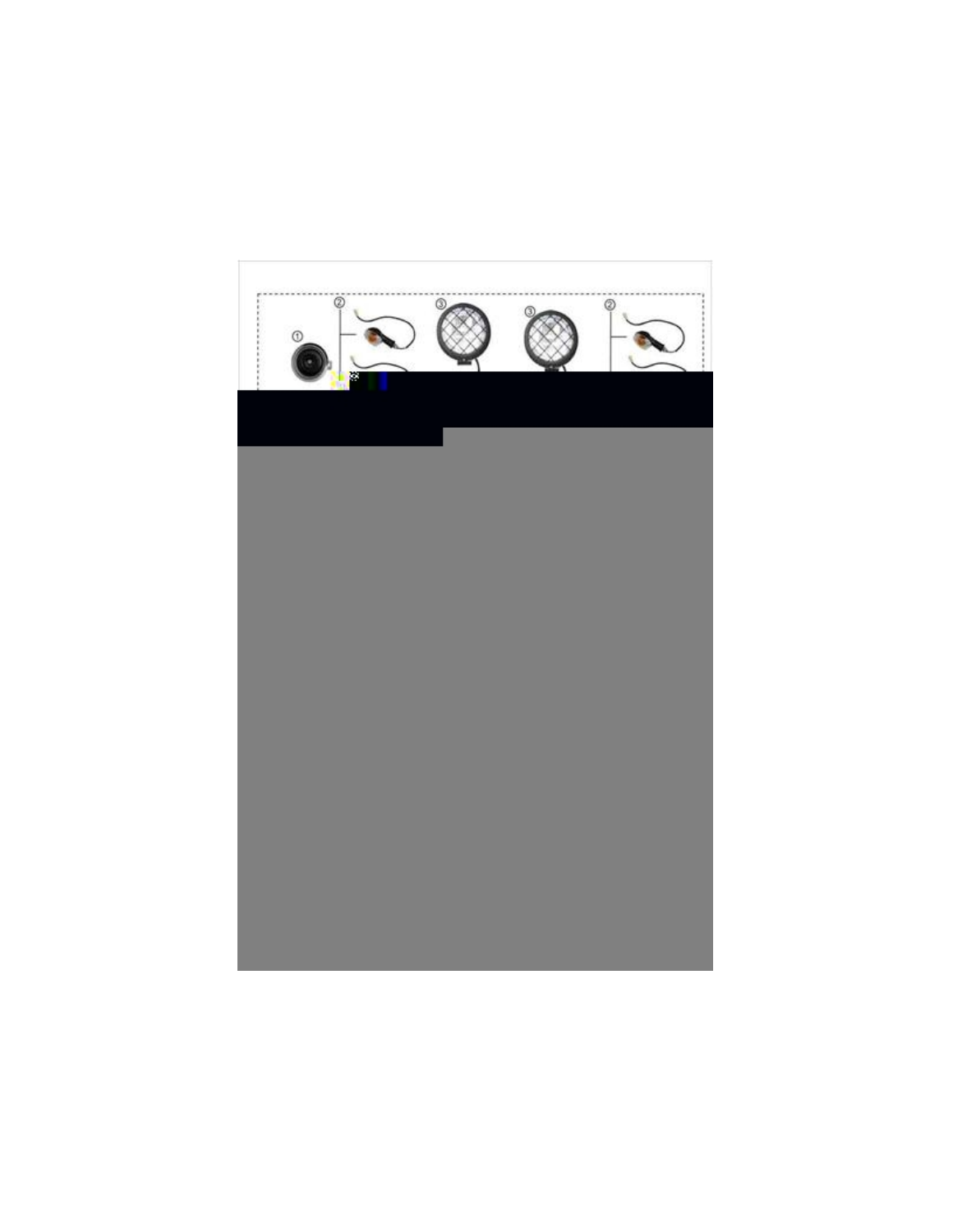### **Product - SKU**  KD-150FS **Group**  Electric

**Exploded View**  Electric.JPG

#### **Parts in Vehicle**

| <b>Ref</b><br>No. | Part No.     | <b>Description</b>                       | <b>Related Part</b> | Part -<br>Retail<br><b>Price</b> |  |
|-------------------|--------------|------------------------------------------|---------------------|----------------------------------|--|
|                   | 150FS4807a   | fog light with grill                     | 150GKA24807a        | \$35.00                          |  |
| $\mathbf{1}$      | 150FS4810    | horn                                     | 150FS4810           | \$10.00                          |  |
| 2                 | 150FS4808    | turning signal light (front &<br>rear)   | 1000GKA2-112        | \$10.00                          |  |
| 3                 | 150FS4807    | headlight                                | 150GKA24807         | \$30.00                          |  |
| 4                 | 150FS4809    | brake light                              | 150FS4809           | \$15.00                          |  |
| 5                 | 150FS4811    | ignition switch                          | 150GKA24813         | \$20.00                          |  |
| 6                 | 150FS4812    | kill switch                              | 150FS4812           | \$7.00                           |  |
| 7                 | 150FS4813    | headlight switch (dip switch)            | 150FS4813           | \$7.00                           |  |
| 8                 | 150FS4814    | turning signal switch                    | 150FS4814           | \$5.00                           |  |
| 9                 | 150FS4815    | horn button                              | 150FS4815           | \$7.00                           |  |
| 10                | 150FS4816    | fuse                                     | 150FS4816           | \$1.50                           |  |
| 11                | 150FS4817    | starter relay (selenoid)                 | 150GKA24819         | \$40.00                          |  |
|                   | 12 150FS4818 | silicon rectifier                        | 150GKA24820         | \$40.00                          |  |
| 13                | 150FS4819    | CDI ignition unit                        | 150GKA24821         | \$30.00                          |  |
| 14                | 150FS4821    | flasher relay unit                       | MC-95-250-05-<br>27 | \$15.00                          |  |
| 15                | 150FS4820    | ignition coil                            | 150GKA24822         | \$15.00                          |  |
| 16                | 150FS4822    | resistance                               | 150FS4822           | \$2.00                           |  |
| 17                | 150FS4829    | stopple rubber 12                        | 150FS4829           | \$1.50                           |  |
| 18                | 150FS4828    | electrical component box<br>panel washer | 150FS4828           | \$3.00                           |  |
|                   | 19 150FS4827 | electrical component box<br>cover        | 150FS4827           | \$10.00                          |  |
| 20                | 150FS4826    | electrical box panel                     | 150FS4826           | \$5.00                           |  |
| 21                | 150FS4823    | charger                                  | 150FS4823           | \$15.00                          |  |
|                   | 22 150FS4825 | charger plug cover                       | 150FS4825           | \$1.00                           |  |
|                   | 23 150FS4824 | charger plug                             | 150FS4824           | \$5.00                           |  |
| 24                | 150FS4832    | dashboard panel                          | 150FS4832           | \$5.00                           |  |
| 25                | 150FS4801    | battery 12V/9Ah                          | 150GKA24801         | \$50.00                          |  |
| 26                | 150FS4802    | battery cap                              | 150FS4802           | \$4.00                           |  |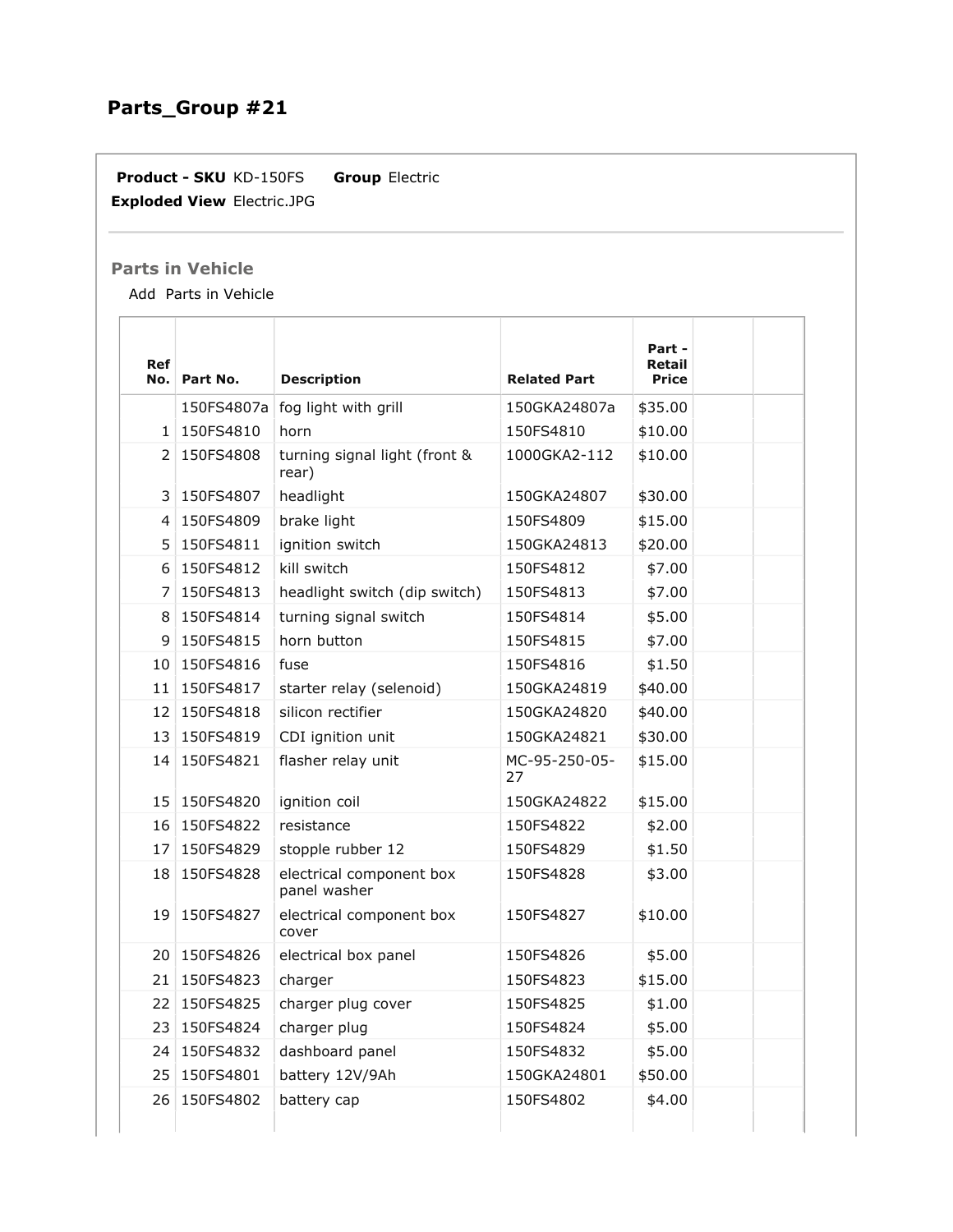| <b>Ref</b> | No. Part No.          | <b>Description</b>     | <b>Related Part</b> | Part -<br>Retail<br><b>Price</b> |  |
|------------|-----------------------|------------------------|---------------------|----------------------------------|--|
| 27         | 150FS4803             | battery rubber block   | 150FS4803           | \$1.50                           |  |
| 28         | 150FS4805             | electrolyte            | 150FS4805           | \$5.00                           |  |
| 29         | 150FS4804             | battery belt           | 150FS4804           | \$1.50                           |  |
| 30         | 150FS4806             | harness assembly       | 150FS4806           | \$50.00                          |  |
| 31         | 150FS4831             | starter positive cable | 150FS4831           | \$3.00                           |  |
|            | 32 150FS4830          | starter negative cable | 150FS4830           | \$3.00                           |  |
|            |                       |                        |                     |                                  |  |
|            | # of Parts in Vehicle |                        |                     |                                  |  |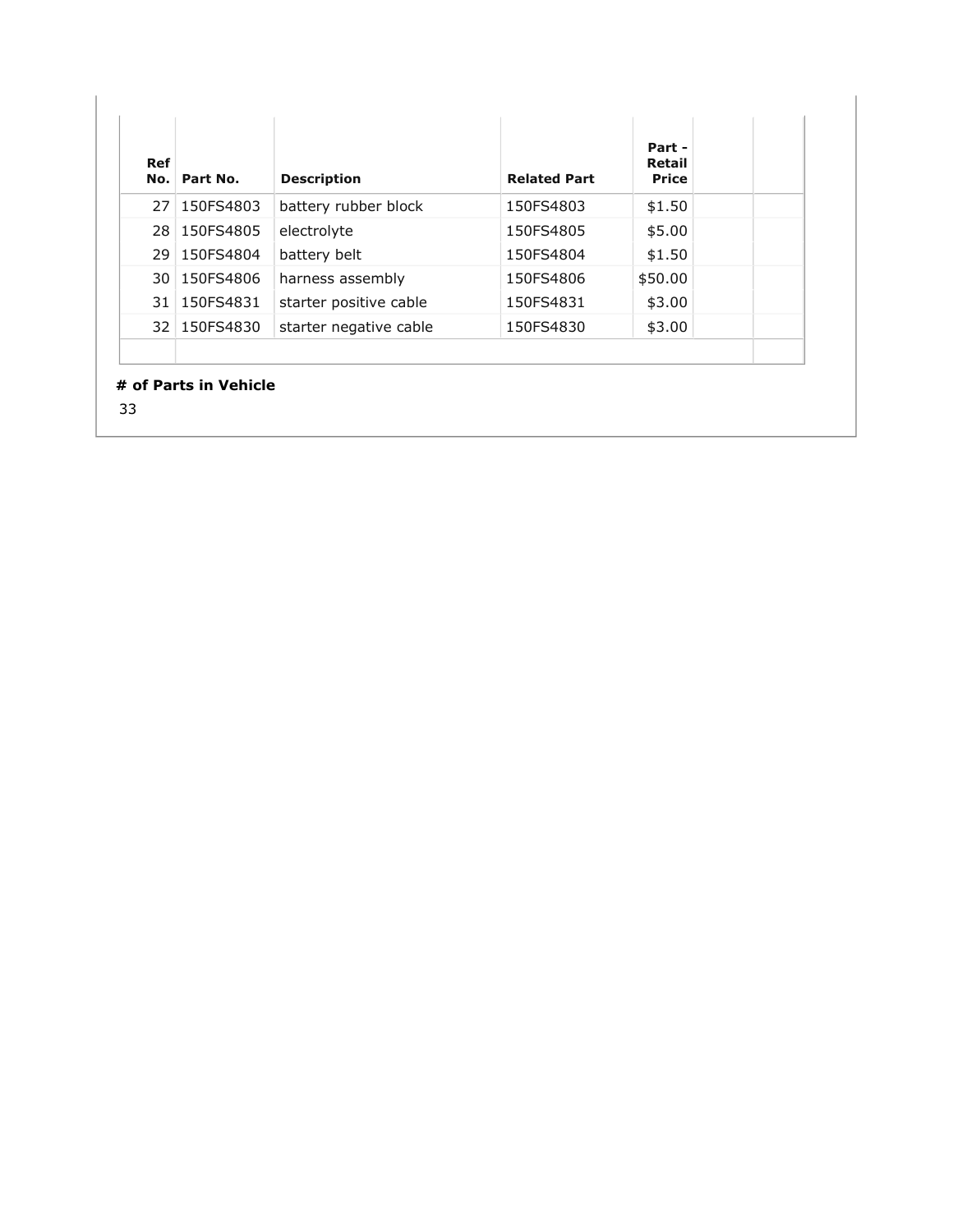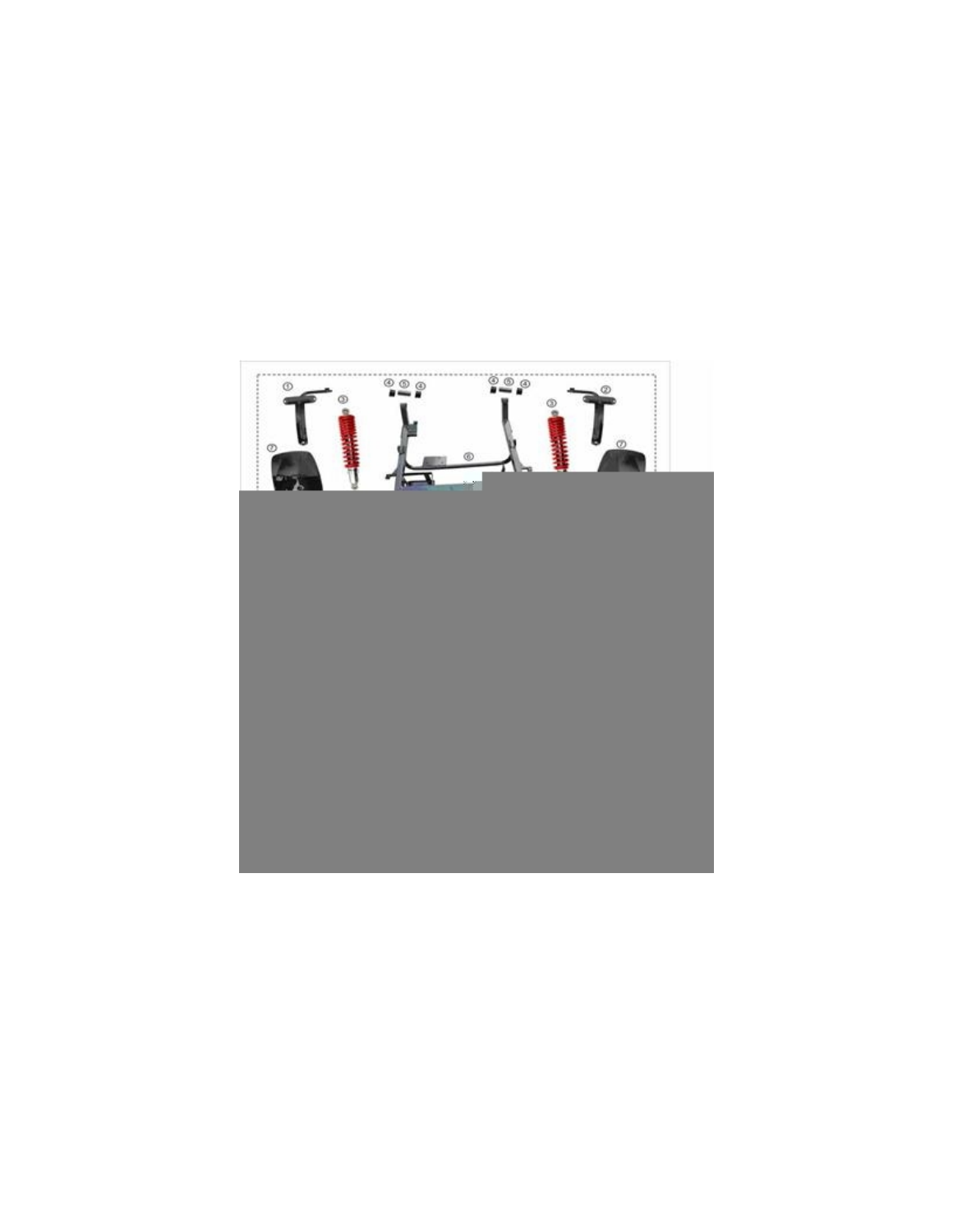**Product - SKU**  KD-150FS **Group** Rear Suspension **Exploded View** RearSuspension.JPG

#### **Parts in Vehicle**

**F** 

Add Parts in Vehicle

| Ref No.         | Part No.  | <b>Description</b>                | <b>Related Part</b> | Part -<br><b>Retail</b><br><b>Price</b> |  |
|-----------------|-----------|-----------------------------------|---------------------|-----------------------------------------|--|
| 1               | 150FS4706 | rear right mudguard bracket       | 150FS4706           | \$10.00                                 |  |
| 2               | 150FS4705 | rear left mudguard bracket        | 150FS4705           | \$10.00                                 |  |
| 3               | 150FS3401 | rear shock absorber               | 150FS3401           | \$50.00                                 |  |
| 4               | 150FS3403 | rear suspension lining            | 150FS3403           | \$1.50                                  |  |
| 5 <sup>1</sup>  | 150FS3404 | rear suspension axis pin          | 150FS3404           | \$2.00                                  |  |
| 6               | 150FS3402 | rear suspension assembly          | 150FS3402           | \$120.00                                |  |
| 7               |           | 150FS4704 rear mudguard           | 150FS4704           | \$10.00                                 |  |
| 8               | 150FS3410 | chain cover                       | 150FS3410           | \$10.00                                 |  |
| 9               |           | 150FS3505 axle rubber dust shroud | 150FS3505           | \$4.00                                  |  |
| 10              | 150FS3601 | rear axle                         | 150FS3601           | \$90.00                                 |  |
| 11              | 150FS3409 | oil seal                          | 150FS3409           | \$1.50                                  |  |
| 12 <sup>1</sup> | 150FS3405 | rear bearing block                | 150FS3405           | \$10.00                                 |  |
| 13              | 150FS3407 | bearing                           | 150FS3407           | \$5.00                                  |  |
| 14              | 150FS3408 | oil seal                          | 150FS3408           | \$1.50                                  |  |
| 15              |           | 150FS3406 rear bearing cover      | 150FS3406           | \$4.00                                  |  |
| 16 <sup>1</sup> | 150FS3502 | rear hub flange                   | 150GKA23502         | \$30.00                                 |  |
| 17              | 150FS3504 | rear axle dustproof washer        | 150FS3504           | \$1.50                                  |  |
| 18              | 150FS3604 | nut                               | 150FS3604           | \$1.50                                  |  |
| 19              | 150FS3503 | hub flange bolt                   | 150FS3503           | \$3.00                                  |  |
| 20              | 150FS3603 | chain                             | 150FS3603           | \$15.00                                 |  |
| 21              | 150FS3602 | rear axle sprocket wheel          | 150FS3602           | \$20.00                                 |  |
| 22 <sup>1</sup> | 150FS4305 | rear brake disk                   | 150FS4305           | \$20.00                                 |  |
| 23              | 150FS3501 | rear tyre and steel rim           | 150FS3501           | \$90.00                                 |  |
|                 |           |                                   |                     |                                         |  |

#### **# of Parts in Vehicle**

23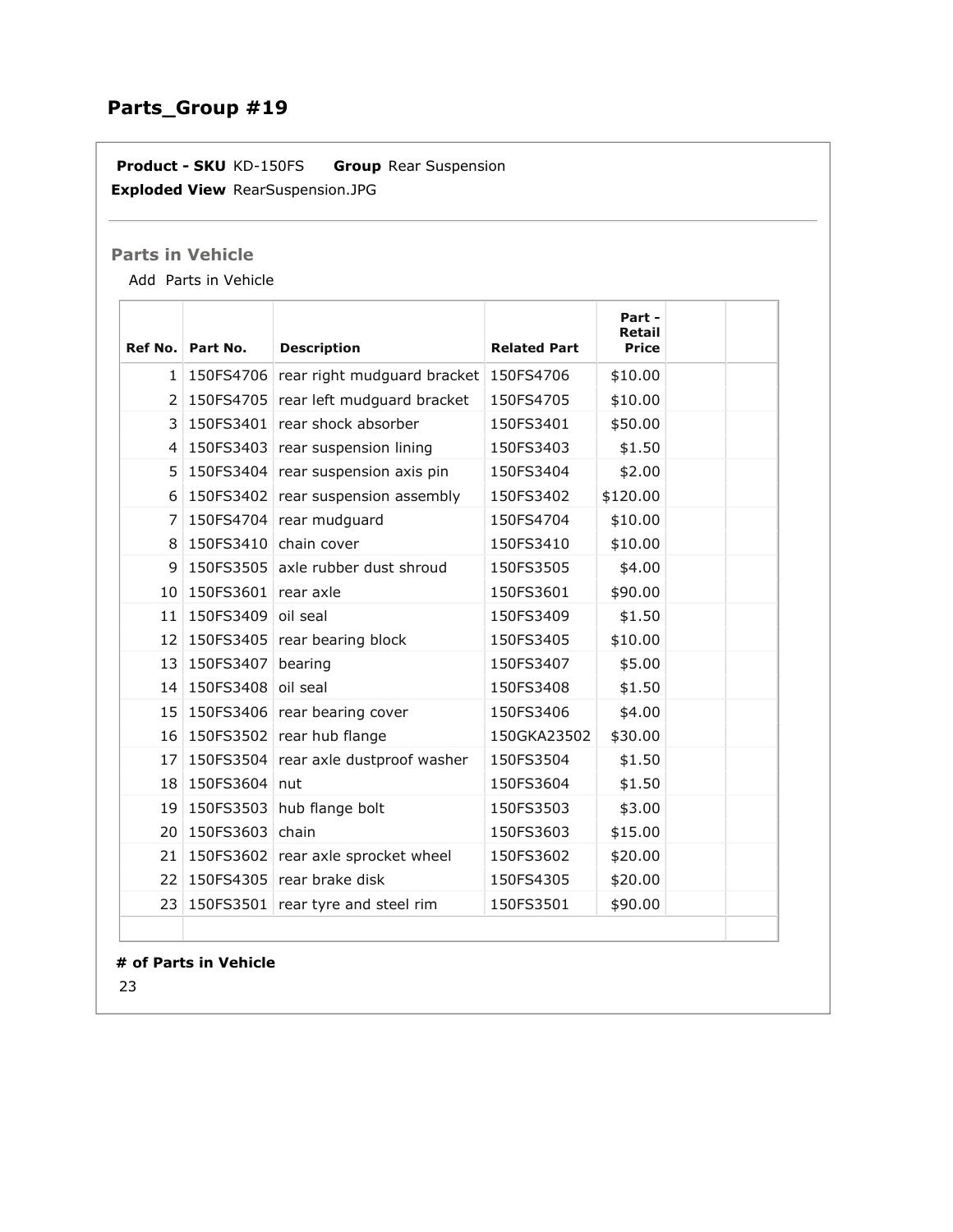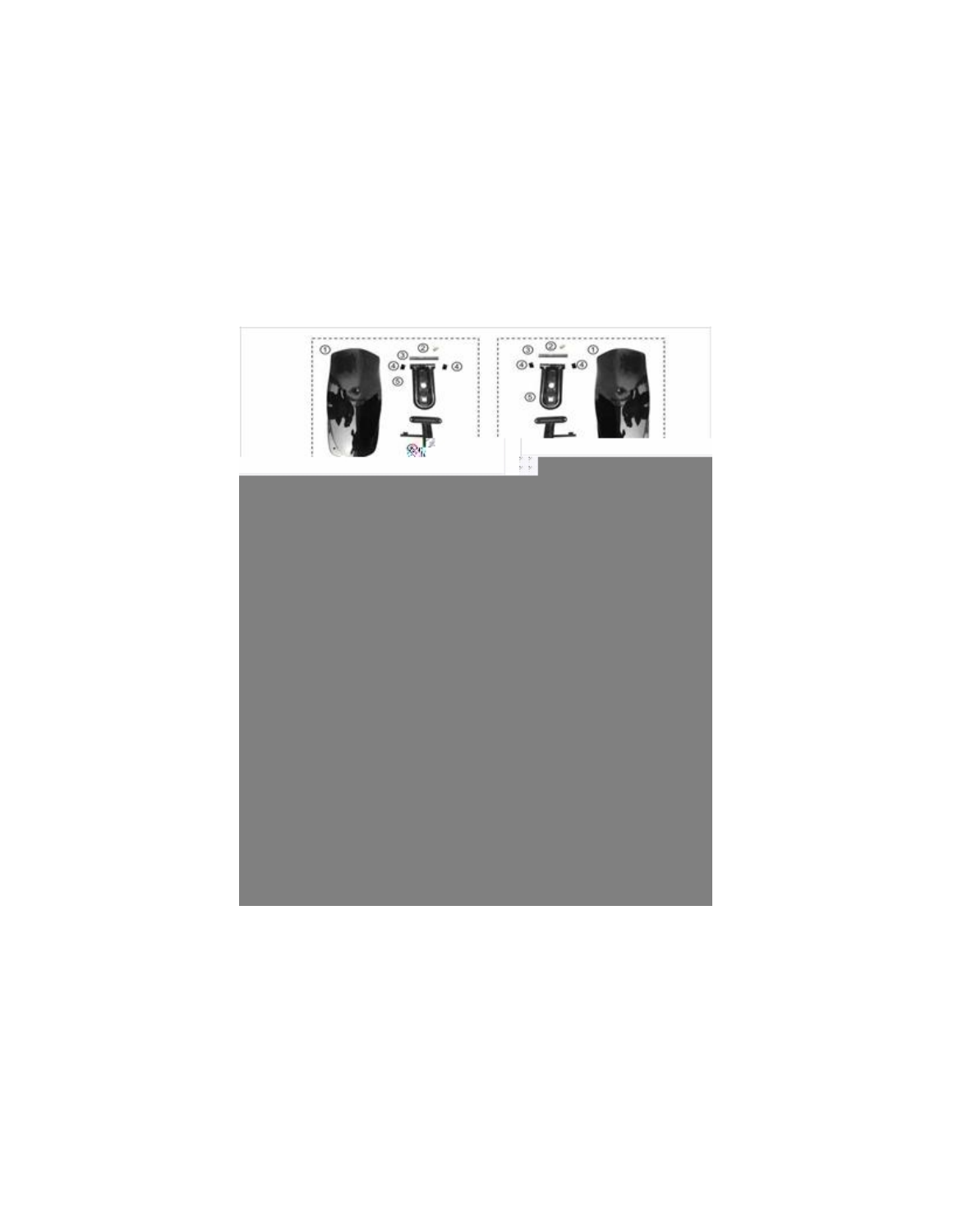### **Product - SKU**  KD-150FS **Group**  Front Suspension

**Exploded View**  FrontSuspension.JPG

#### **Parts in Vehicle**

| <b>Ref</b><br>No. | Part No.       | <b>Description</b>                           | <b>Related Part</b> | Part -<br>Retail<br><b>Price</b> |  |
|-------------------|----------------|----------------------------------------------|---------------------|----------------------------------|--|
| $\mathbf{1}$      | 150FS4701      | front mudguard                               | 150FS4701           | \$10.00                          |  |
|                   | 2   150FS3108  | grease fitting                               | 150FS3108           | \$1.50                           |  |
| 3                 | 150FS3104      | front suspension upper axis pin              | 150FS3104           | \$2.00                           |  |
| 4                 | 150FS3103      | front upper swing arm nylon<br>cover         | 150FS3103           | \$1.00                           |  |
| 5                 |                | 150FS3102 front upper swing arm              | 150FS3102           | \$40.00                          |  |
| 6                 |                | 150FS4703 front right mudguard bracket       | 150FS4703           | \$10.00                          |  |
| 7                 |                | 150FS4702 front left mudguard bracket        | 150FS4702           | \$10.00                          |  |
| 8                 |                | 150FS3303 axle spindle dustproof cover       | 150FS3303           | \$1.50                           |  |
| 9                 | 150FS3304      | axle spindle dustproof washer                | 150FS3304           | \$1.50                           |  |
|                   | 10   150FS3101 | front shock absorber                         | 150FS3101           | \$50.00                          |  |
|                   |                | 11   150FS3302   front axle spindle (right)  | 150FS3302           | \$40.00                          |  |
|                   |                | 12   150FS3301   front axle spindle (left)   | 150FS3301           | \$40.00                          |  |
| 13                | 150FS3207      | oil seal                                     | 150FS3207           | \$1.50                           |  |
|                   | 14   150FS3206 | bearing                                      | 150FS3206           | \$5.00                           |  |
|                   |                | 15 150FS3202 front hub flange                | 150GKA23202         | \$30.00                          |  |
|                   | 16   150FS4304 | front brake disk                             | 150FS4304           | \$15.00                          |  |
|                   | 17 150FS3205   | bearing                                      | 150FS3205           | \$5.00                           |  |
|                   | 18 150FS3208   | oil seal                                     | 150FS3208           | \$1.50                           |  |
| 19                |                | 150FS3203 front wheel bearing sheath         | 150FS3203           | \$1.50                           |  |
| 20                | 150FS3305      | nut                                          | 150FS3305           | \$1.50                           |  |
| 21                | 150FS3209      | axle rubber dust shroud                      | 150FS3209           | \$4.00                           |  |
|                   |                | 22   150FS3204   hub flange bolt             | 150FS3204           | \$3.00                           |  |
|                   |                | 23 150FS3105 front lower swing arm           | 150FS3105           | \$30.00                          |  |
| 24                | 150FS3106      | front lower swing arm nylon cover<br>(long)  | 150FS3106           | \$1.50                           |  |
| 25.               | 150FS3107      | front lower swing arm nylon cover<br>(short) | 150FS3107           | \$1.50                           |  |
|                   |                | 26 150FS3201 front tire and steel rim        | 150FS3201           | \$60.00                          |  |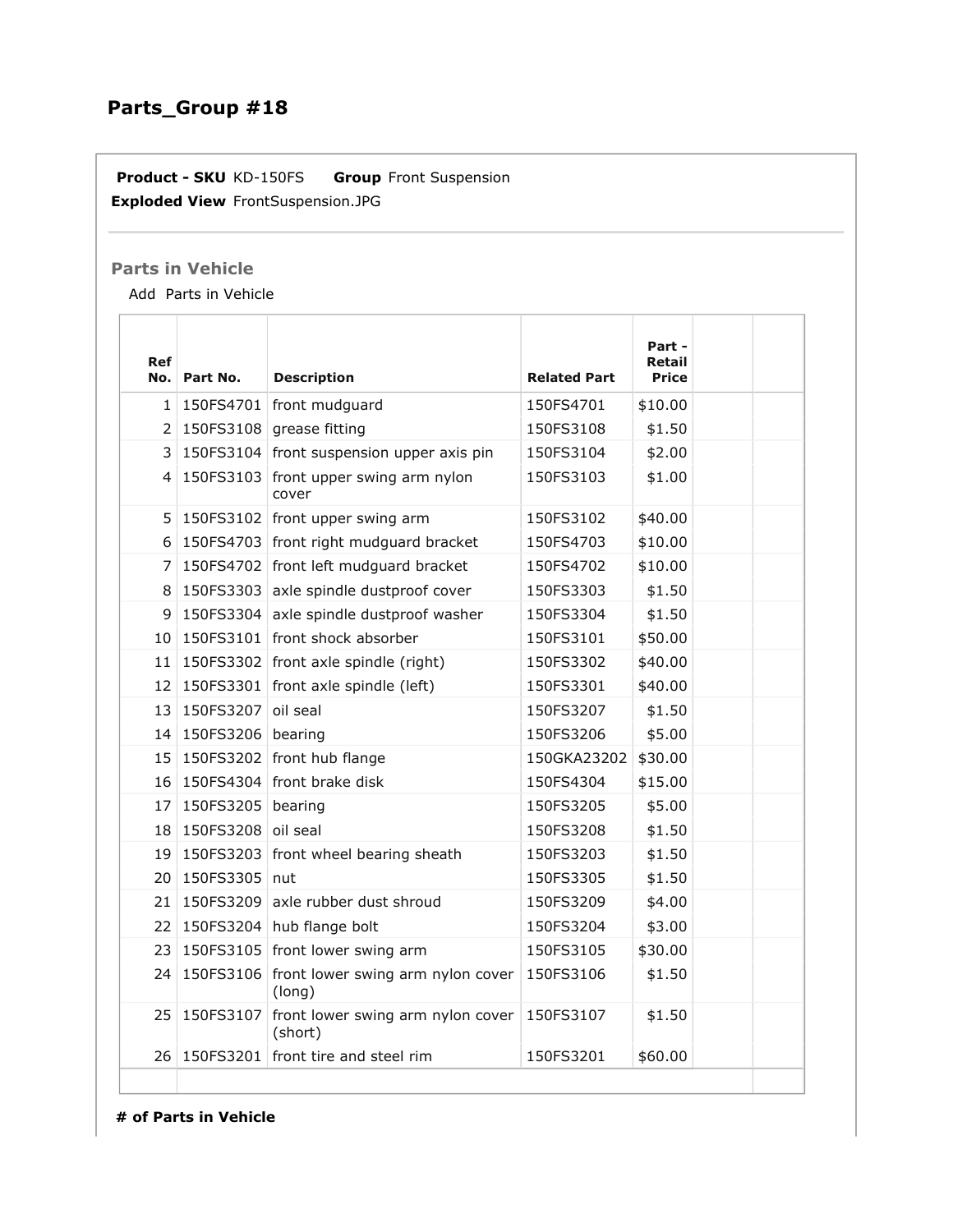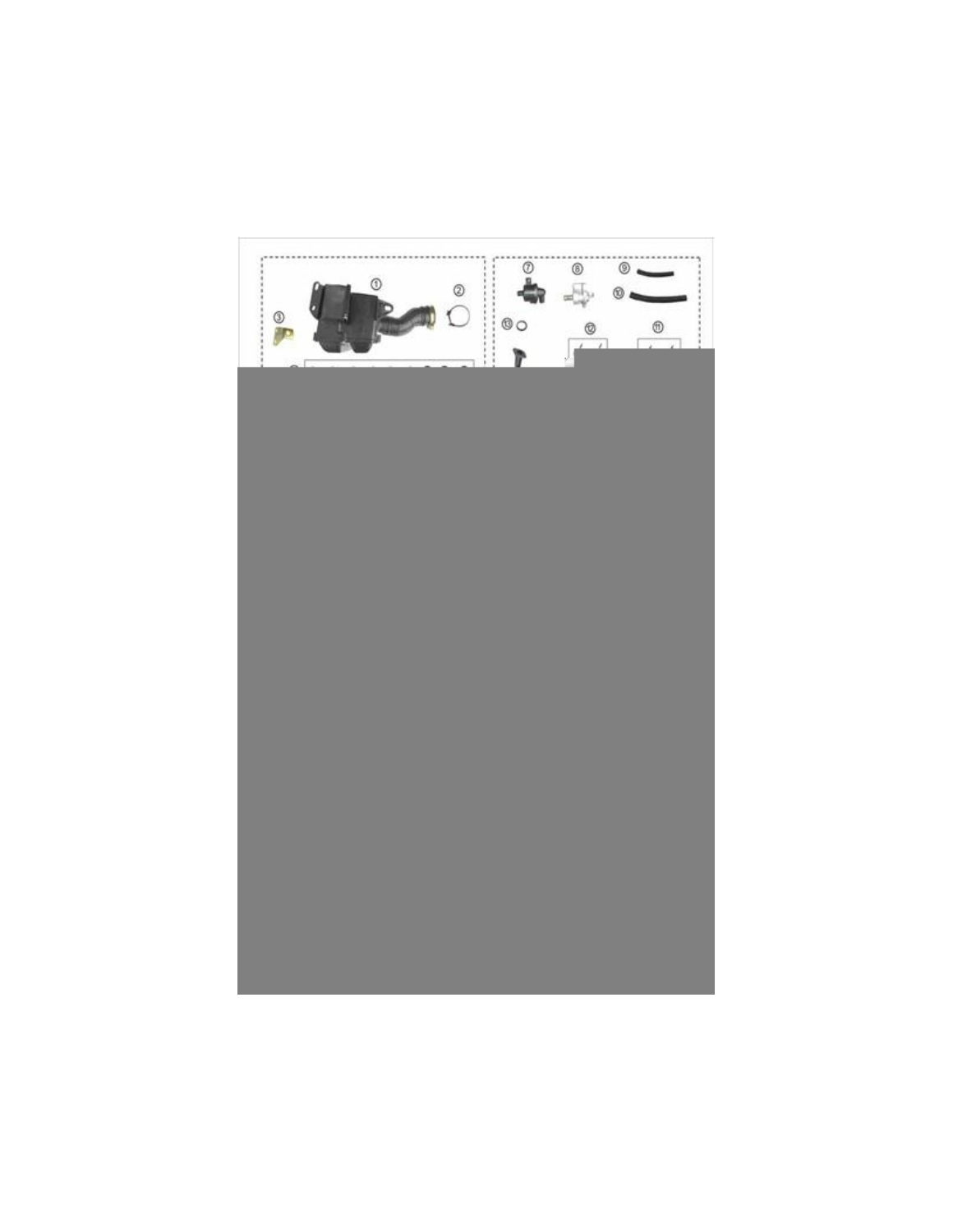# **Product - SKU**  KD-150FS **Group**  Engine

**Exploded View**  Engine.JPG

#### **Parts in Vehicle**

| <b>Ref</b><br>No. | Part No.         | <b>Description</b>                           | <b>Related Part</b> | Part -<br><b>Retail</b><br><b>Price</b> |  |
|-------------------|------------------|----------------------------------------------|---------------------|-----------------------------------------|--|
|                   | 150FS-20001      | magneto stator coil                          | 150GKA2-003         | \$60.00                                 |  |
|                   | 150FS-20002      | starter                                      | 150GKA2-004         | \$90.00                                 |  |
|                   | 150FS-20003      | CVT clutch assembly                          | 150GKA2-001         | \$100.00                                |  |
|                   | 150FS-22002      | carburetor intake manifold                   | 150GKH2-008         | \$20.00                                 |  |
|                   | 150FS-20001      | Cyliner Head                                 | 150FS-20001         |                                         |  |
|                   | 150FS-20004      | Cylinder Head                                | 150FS-20004         | \$59.90                                 |  |
|                   | 150FS-20005      | Piston                                       |                     |                                         |  |
|                   | 150FS20005       | Piston                                       | 150FS-20005         | \$29.00                                 |  |
|                   | FS150-<br>200006 | Piston ring set                              | 150FS-20006         | \$17.00                                 |  |
|                   | 150FS-20007      | Top head gasket                              | 150FS-20007         | \$10.00                                 |  |
|                   | 150FS-20008      | Bottom head gasket                           | 150FS-20008         | \$10.00                                 |  |
|                   | 150FS-20009      | variator                                     | 150FS-20009         |                                         |  |
| $\mathbf{1}$      | 150FS1003        | air filter assembly                          | 150FS1003           | \$45.00                                 |  |
| 2                 | 150FS1004        | air filter thimble                           | 150FS1004           | \$1.50                                  |  |
| 3                 | 150FS1005        | air filter rear panel                        | 150FS1005           | \$3.00                                  |  |
| 4                 | 150FS1006        | air filter rubber block                      | 150FS1006           | \$1.50                                  |  |
| 5                 | 150FS1007        | crankcase blead pipe joint                   | 150FS1007           | \$7.00                                  |  |
| 6                 | 150FS1008        | crankcase blead pipe joint<br>thimble        | 150FS1008           | \$1.50                                  |  |
| 7                 | 150FS2203        | auxiliary air filter                         | 150FS2203           | \$5.00                                  |  |
| 8                 | 150FS2204        | auxiliary air filter one-way<br>valve        | 150FS2204           | \$15.00                                 |  |
| 9                 | 150FS2205        | auxiliary air filter rubber hose             | 150FS2205           | \$1.50                                  |  |
| 10                | 150FS2206        | auxiliary air filter one-way<br>valve washer | 150FS2206           | \$1.50                                  |  |
|                   | 11 150FS2207     | thimble $@15$                                | 150FS2207           | \$1.00                                  |  |
| 12                | 150FS2208        | thimble $@17$                                | 150FS2208           | \$1.00                                  |  |
| 13                | 150FS2202        | exhaust port liner                           | 150FS2202           | \$2.00                                  |  |
| 14                | 150FS2201        | muffler assembly                             | 150FS2201           | \$80.00                                 |  |
| 15                | 150FS1002        | carburetor                                   | 150GKA21002         | \$70.00                                 |  |